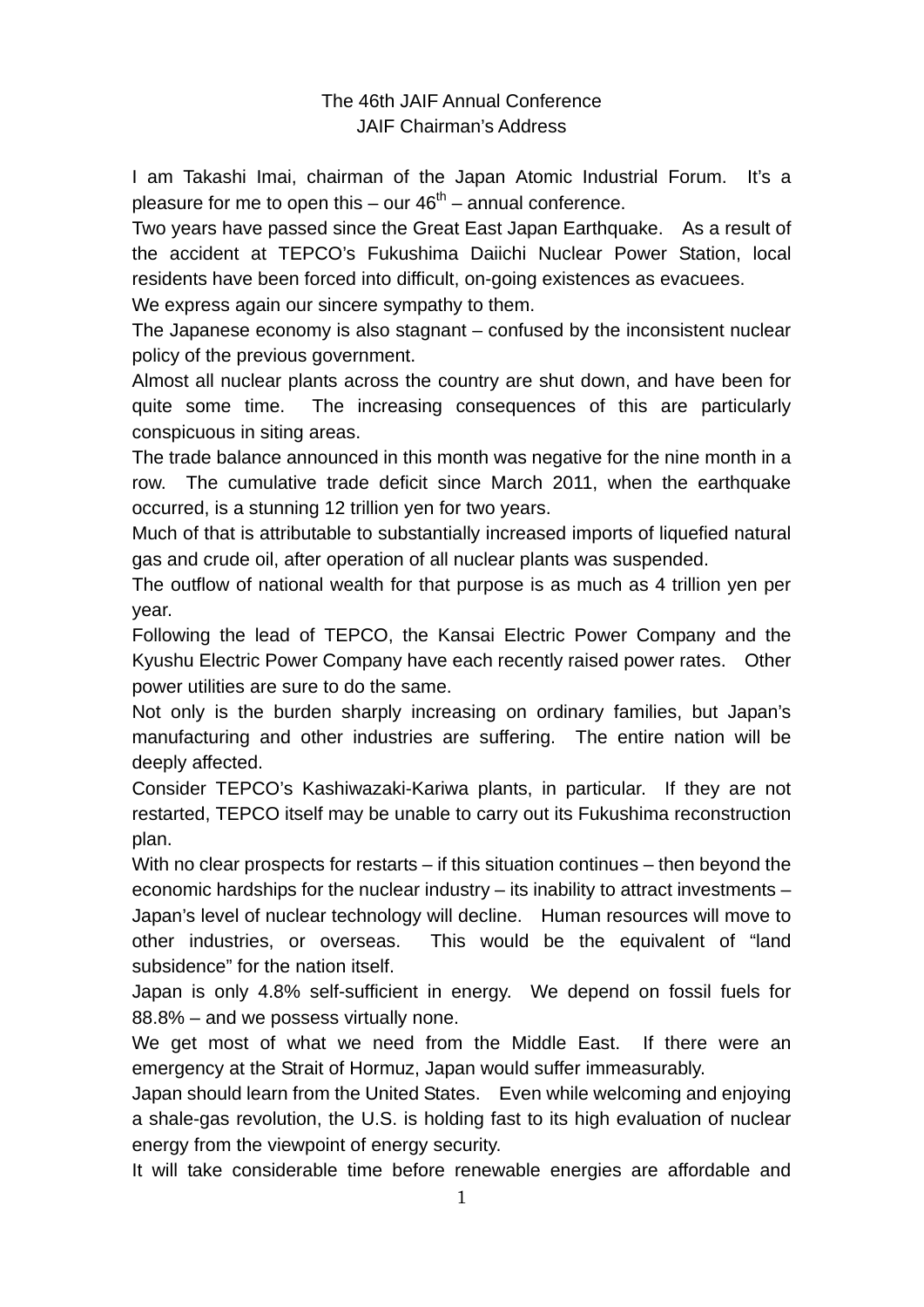stable. It is obvious that nuclear energy remains necessary as a major, economical power source.

The new administration of Shinzo Abe and the Liberal Democratic Party that came into office at the end of last year has said it will determine a direction for nuclear power within three years.

It says it will restart nuclear power plants whose safety is confirmed under the Nuclear Regulation Authority. We hope for the appropriate political judgment as soon as possible.

Turning to the world situation, with a few exceptions, countries have held to their policies on nuclear development and utilization since the accident. New plants have begun operation in multiple countries in Asia and elsewhere.

In China, India, South Korea, Vietnam and beyond, construction of new plants is planned. It is expected that by 2030 some 200 nuclear reactors will be in operation in Asia, and 500 around the world.

Japan, of course, will be sharing its experiences and information obtained from the accident with the world, doing everything it can to contribute to improving nuclear safety everywhere.

It is the responsibility of Japan, as an advanced nuclear nation, to meet the world's expectations, based on the premise of the "three S's": safeguards, safety and security.

Promotion of nuclear power generation overseas is also a part of Japan's growth strategy.

We hope the Japanese government will take up the actual circumstances of the nuclear industry with the same sense of urgency that we feel. We hope it will provide strong leadership, and be an effective "control tower" in matters reaching across ministries and agencies.

Next, let me talk about the Nuclear Regulation Authority – our NRA.

It goes without saying that securing safety comes first in the utilization of nuclear power.

The Nuclear Regulation Authority was established as a body completely independent from the government. It determines the safety of nuclear power plants based on objective, scientific criteria. This itself was a significant step forward in restoring confidence in nuclear power.

Most important is that the substance of the new safety standards issued by the authority be recognized not only domestically, but internationally.

In that respect, it is important to maintain total transparency and to give consideration to critical viewpoints.

It is also necessary that the authority hear from various parties on the circumstances of past regulation, scientific information, technical know-how, and so on, and make use of those in its decisions.

The Nuclear Regulation Authority will examine safety not only as a system – in an administrative, scientific, conceptual sense – but in its engineering aspects. In this, we hope excessively high hurdles will not be set.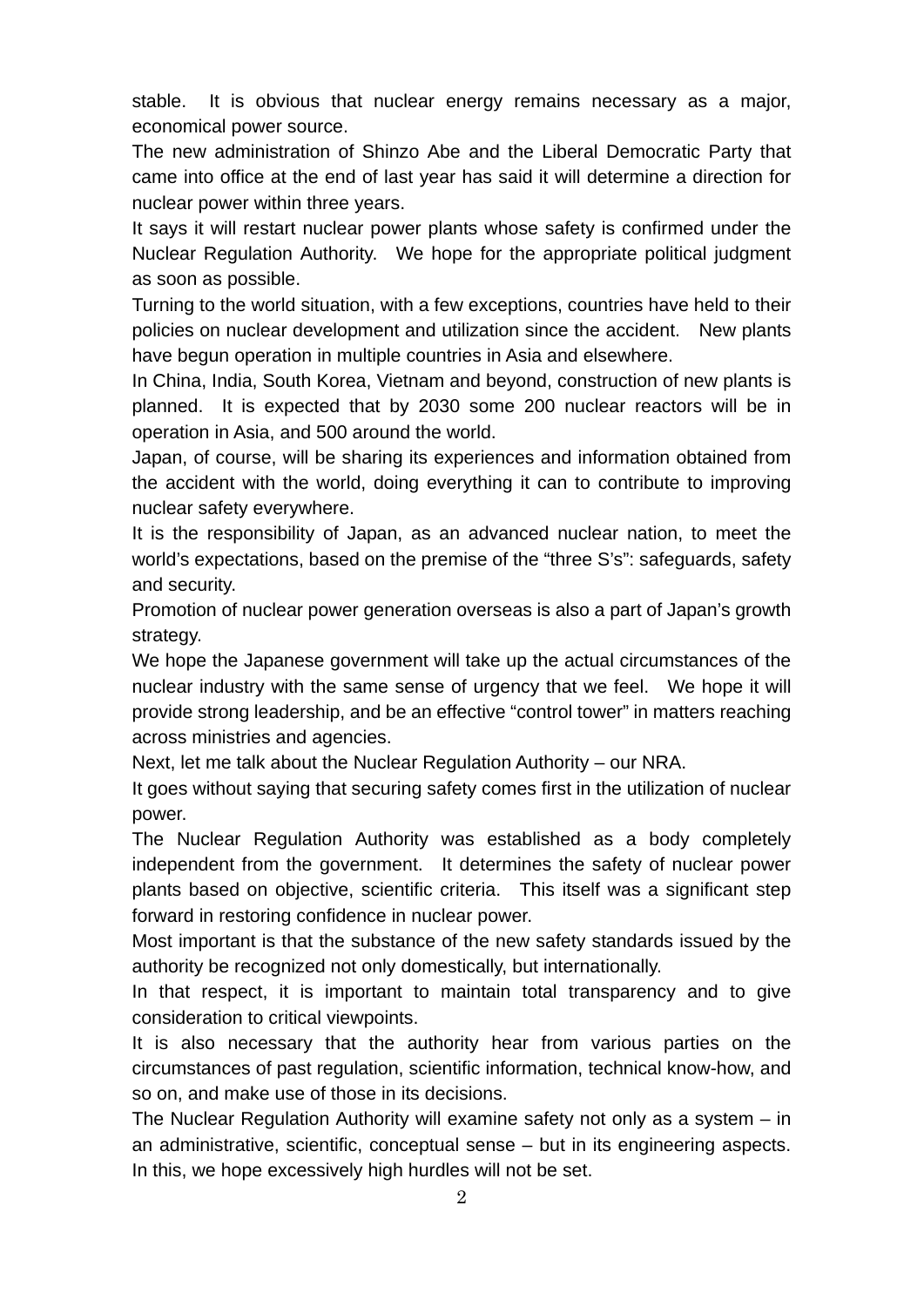It will also have to openly exchange views with the nuclear operators who have already implemented various countermeasures, aiming at effective regulations that are mutually understood and recognized as valid.

Finally, in order for Japan's regulatory standards to be compatible with international standards, we hope the authority will deepen communications with specialists and experts overseas.

Next, I would like to talk about the restoration and reconstruction of Fukushima.

"Without restoration and reconstruction of Fukushima, there is no future for nuclear power in Japan." This is the starting point. This has been our recognition since the event.

To enable the evacuees to return home as early as possible, we will need the wisdom of people here and around the world. We will have to apply resources – people, materials, money – to that end, with priority.

Decommissioning the Fukushima Daiichi reactors, in particular, is as enormous a challenge as anyone has ever faced. The world is watching and will judge how we do.

Both to gather and concentrate the wisdom of the world, and to share our experience, we have advocated creation in Fukushima of an international research and development center for decommissioning technology.

The center will be the core of technological development for carrying out decommissioning safely and efficiently. At the same time, it will play an important role in nuclear human resource development, and in restoration and reconstruction of the Fukushima region.

The Japanese government has expressed its intention to commit 85 billion yen toward building a facility to develop and verify decommissioning technology by 2014.

The government also plans to establish an organization to manage the research and development activities, and an international reactor safety research center hereafter.

In all of this, we in Japan seek and welcome international input, including particularly from Russia and the United States, which have also experienced nuclear accidents.

The importance, for example, of accurate understanding of low-dose radiation was learned after the Chernobyl accident. Based on that, development of a system to provide proper information to people in the affected areas is an urgent issue for us.

In turn, improved understanding of the effects of radiation will facilitate decontamination, interim storage and eventually restoration and reconstruction of Fukushima.

It will also help combat economic damage caused by fear and misinformation. Not only the residents of Fukushima, but the nation as a whole, must better understand the effects of radiation and the current situation in the affected area.

Against the backdrop of each of those issues, the theme of this year's annual